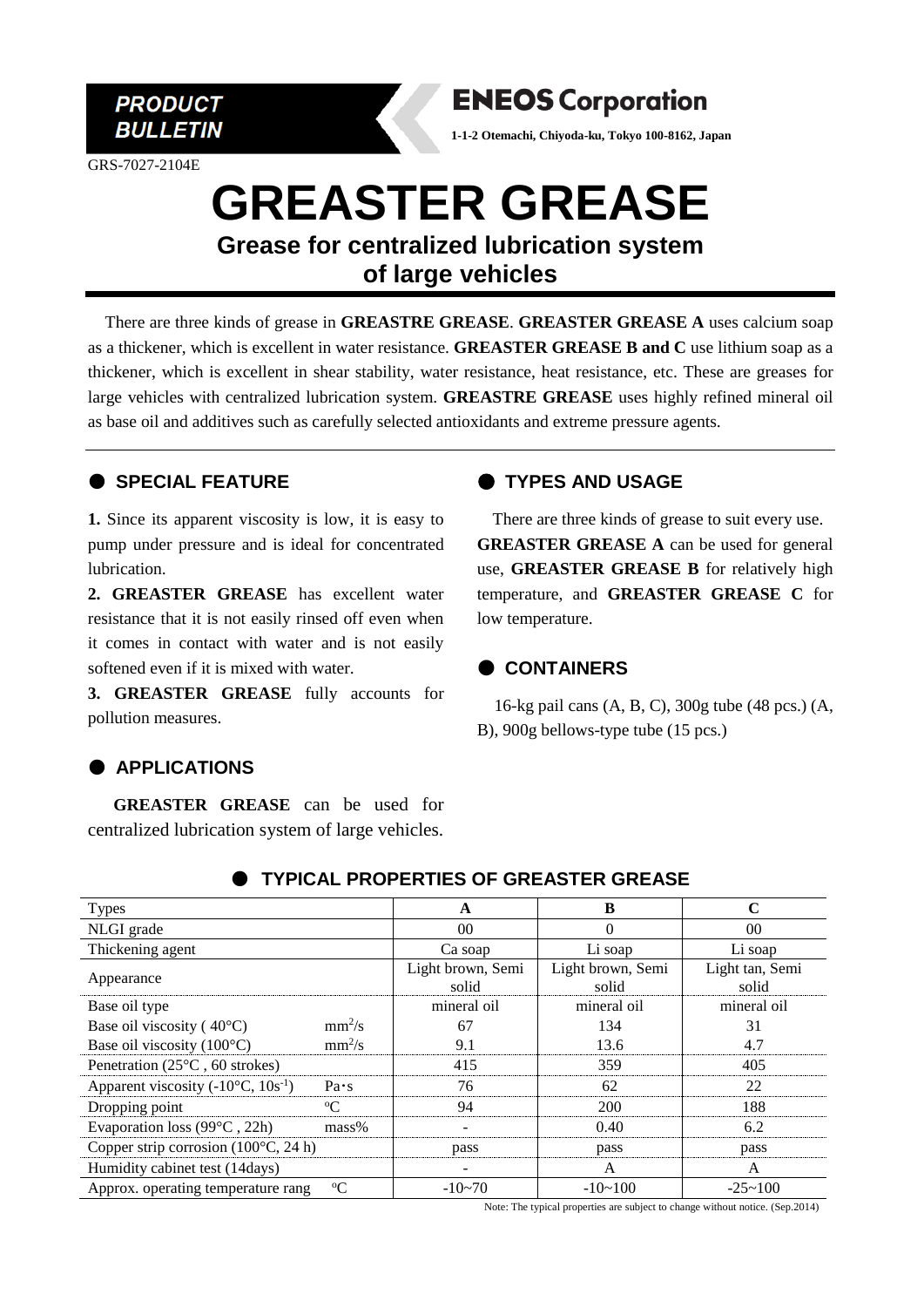

**Handling** 

### **GREASTER GREASE A**

| Composition:                     | Base Oil, Thickener, Additives                                                                |
|----------------------------------|-----------------------------------------------------------------------------------------------|
| Precautionary pictograms:        |                                                                                               |
| Signal word:                     | Warning                                                                                       |
| <b>Hazard Statement:</b>         | May cause allergic skin reaction                                                              |
| <b>Precautionary Statements:</b> | · Do not handle until all safety precautions have been read and understood.                   |
| <b>Prevention</b>                | • Wear protective gloves/protective clothing/eye protection/face protection.                  |
|                                  | • Do not allow the eyes to become exposed to the product. Do not swallow the product.         |
|                                  | • Contaminated work clothing should not be allowed out of the workplace.                      |
|                                  | · Avoid breathing dust/fume/gas/mist/vapours/spray.                                           |
|                                  | · Wash hands thoroughly after handling.                                                       |
|                                  | • Do not eat, drink or smoke when using this product.                                         |
| <b>Response</b>                  | · IF SWALLOWED: Immediately call a POISON CENTER or doctor/physician.                         |
|                                  | · IF SWALLOWED: Rinse mouth. Do NOT induce vomiting.                                          |
|                                  | · If the eyes are exposed to the product: Rinse the eyes with plenty of running water and     |
|                                  | immediately contact a physician.                                                              |
|                                  | • IF ON SKIN: Wash with plenty of soap and water.                                             |
|                                  | · Take off contaminated clothing and wash before reuse.                                       |
|                                  | · If skin irritation or a rash occurs: Get medical advice/attention.                          |
| <b>Storage</b>                   | · The product must be stored in a cool, well-ventilated location where it will not be exposed |
|                                  | to direct sunlight.                                                                           |
|                                  | · Containers that have been opened must be tightly sealed.                                    |
|                                  | · Store locked up.                                                                            |
| <b>Disposal</b>                  | · Dispose of contents/container in accordance with local/regional/national/international      |
|                                  | regulations.                                                                                  |
|                                  | If there are any doubts about proper methods of handling the product, contact the point of    |
|                                  | purchase before proceeding with usage.                                                        |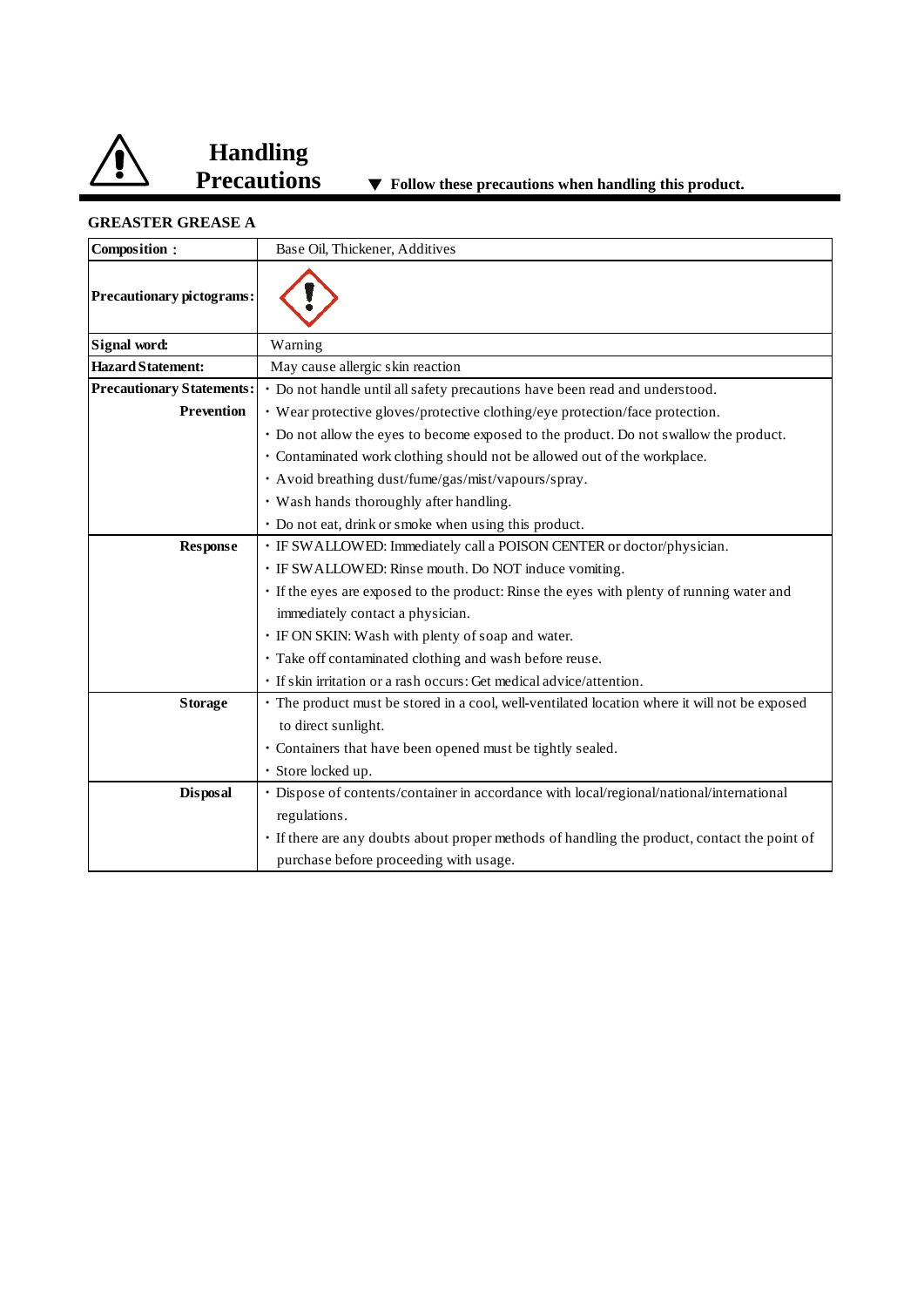### **GREASTER GREASE B**

| Composition:                     | Base Oil, Thickener, Additives                                                                |  |
|----------------------------------|-----------------------------------------------------------------------------------------------|--|
| <b>Precautionary pictograms:</b> | Not applicable                                                                                |  |
| Signal word:                     | Not applicable                                                                                |  |
| <b>Hazard Statement:</b>         | Not applicable                                                                                |  |
| <b>Precautionary Statements:</b> | • Do not handle until all safety precautions have been read and understood.                   |  |
| <b>Prevention</b>                | • Wear protective gloves/protective clothing/eye protection/face protection.                  |  |
|                                  | • Do not allow the eyes to become exposed to the product. Do not swallow the product.         |  |
|                                  | · Wash hands thoroughly after handling.                                                       |  |
|                                  | • Do not eat, drink or smoke when using this product.                                         |  |
| <b>Response</b>                  | · IF SWALLOWED: Immediately call a POISON CENTER or doctor/physician.                         |  |
|                                  | · IF SWALLOWED: Rinse mouth. Do NOT induce vomiting.                                          |  |
|                                  | · If the eyes are exposed to the product: Rinse the eyes with plenty of running water and     |  |
|                                  | immediately contact a physician.                                                              |  |
|                                  | · IF ON SKIN: Wash with plenty of soap and water.                                             |  |
| <b>Storage</b>                   | · The product must be stored in a cool, well-ventilated location where it will not be exposed |  |
|                                  | to direct sunlight.                                                                           |  |
|                                  | • Containers that have been opened must be tightly sealed.                                    |  |
| Disposal                         | · Dispose of contents/container in accordance with local/regional/national/international      |  |
|                                  | regulations.                                                                                  |  |
|                                  | • If there are any doubts about proper methods of handling the product, contact the point of  |  |
|                                  | purchase before proceeding with usage.                                                        |  |